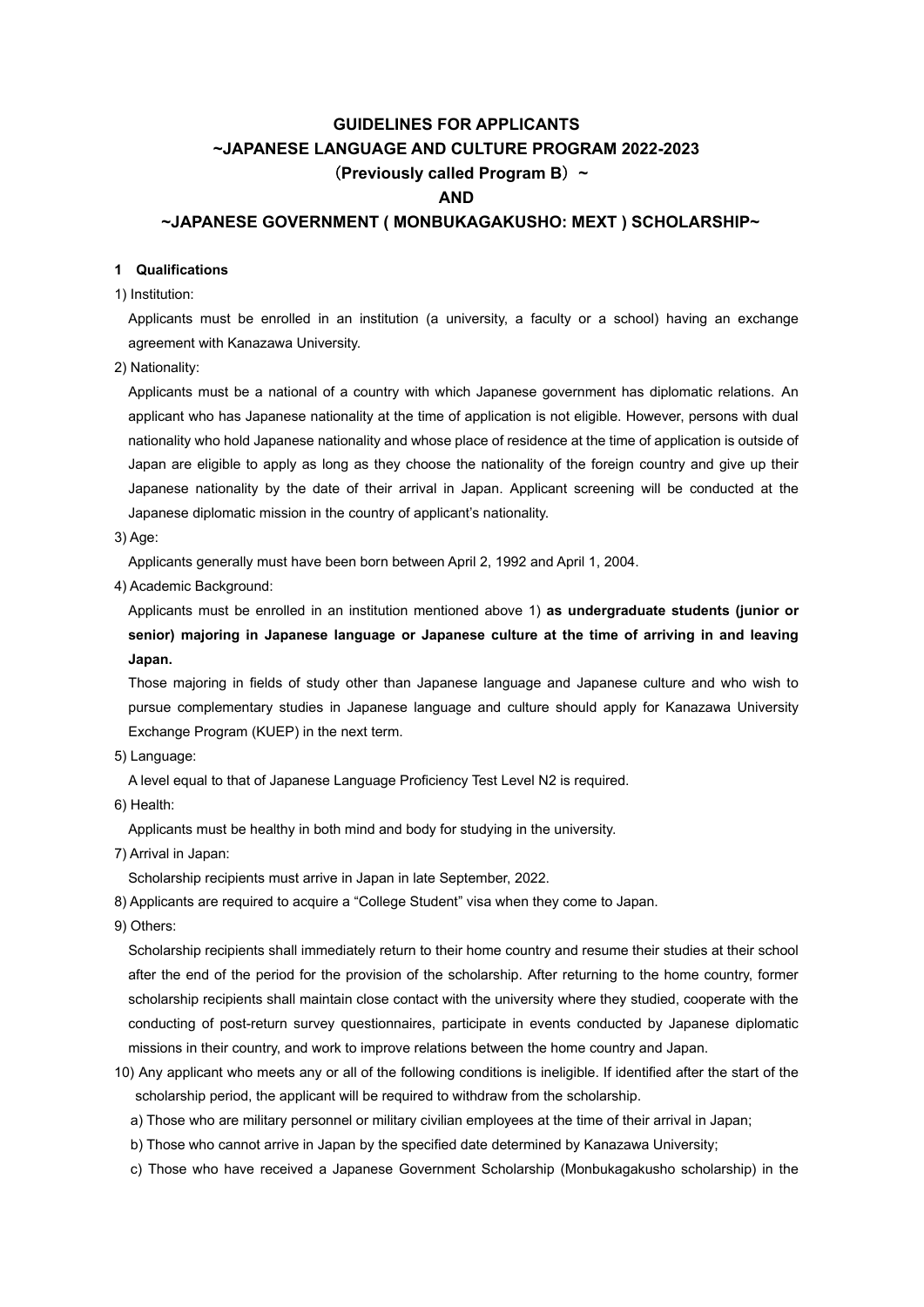- d) Those who are currently enrolled at a Japanese university with a College Student (ryugaku) residence status; those enrolled, or scheduled to be enrolled, at a Japanese university as a privately financed international student during the period when the scholarship application was filed in the home country until prior to the start of the provision of the scholarship; However, even if the applicant is currently a privately financed international student studying in Japan, this restriction does not apply to an applicant who will certainly finish the current course before the start of the designated course at the Japanese university and will return to the home country;
- e) Recipients of scholarships from institutions other than MEXT (including government institutions in their home countries) that overlap with the Japanese Government Scholarship (Prospective beneficiaries are included);
- f) Recipients who make a double application for this scholarship to other universities, other embassy recommendations, and the Student Exchange Support Program provided by Japan Student Services Organization (JASSO);
- g) Those who have studied the Japanese language at a university for a total period of less than one year as of September 2022. Those who have studied Japanese for a total of at least one year at another university should submit without fail documents (transcript of grades at other university, etc.) that can verify that the applicant studied Japanese for a period of at least one year at the said university;
- h) Holders of dual nationality at the time of application who cannot verify that they will give up Japanese nationality by the time of the arrival in Japan.

### **2 Scholarship Benefits**

1) Monthly Allowance:

117,000 yen

The scholarship will be paid to each recipient from October 2022 to August 2023. The scholarship is cancelled in principle if the recipient is absent from the university for an extended period.

2) Travel allowance:

Rround-trip air ticket to and from Japan

 (Scholarship recipients must depart from and return to the country of their nationality. The return ticket will be given to only those who will leave Japan until the end of August, 2023.)

3) Tuition fees:

To be waived

## **3 Application Procedure (for JAPANESE LANGUAGE AND CULTURE PROGRAM and Japanese Government (Monbukagakusho: MEXT) Scholarship)**

Applicants must submit the following documents to Kanazawa University through their home institution. All the documents must be written in either Japanese or English, or accompanied by a translation in Japanese. 1) Application for Japanese Government (Monbukagakusho: MEXT) Scholarship

(Before filling in, please print two pages on one sheet, i.e. p.1 on one side and p.2 on the other side / p.3 on one side and p.4 on the other side. **Please fill it out as much as possible in Japanese**.)

- 2) Essay: Written by the applicant in only Japanese (about 800~1000 letters) with the theme "The outline of the research plan in Japan"「日本で研究してみたいテーマ」
- 3) Applicant's ID Photo in JPEG or other digital format (4.5×3.5cm; upper front figure without a hat; taken within the past 6 months) A photograph should be pasted on the application form. Nationality and name must be indicated on the reverse side.
- 4) Certificate of Enrollment issued by the applicant's home institution

past;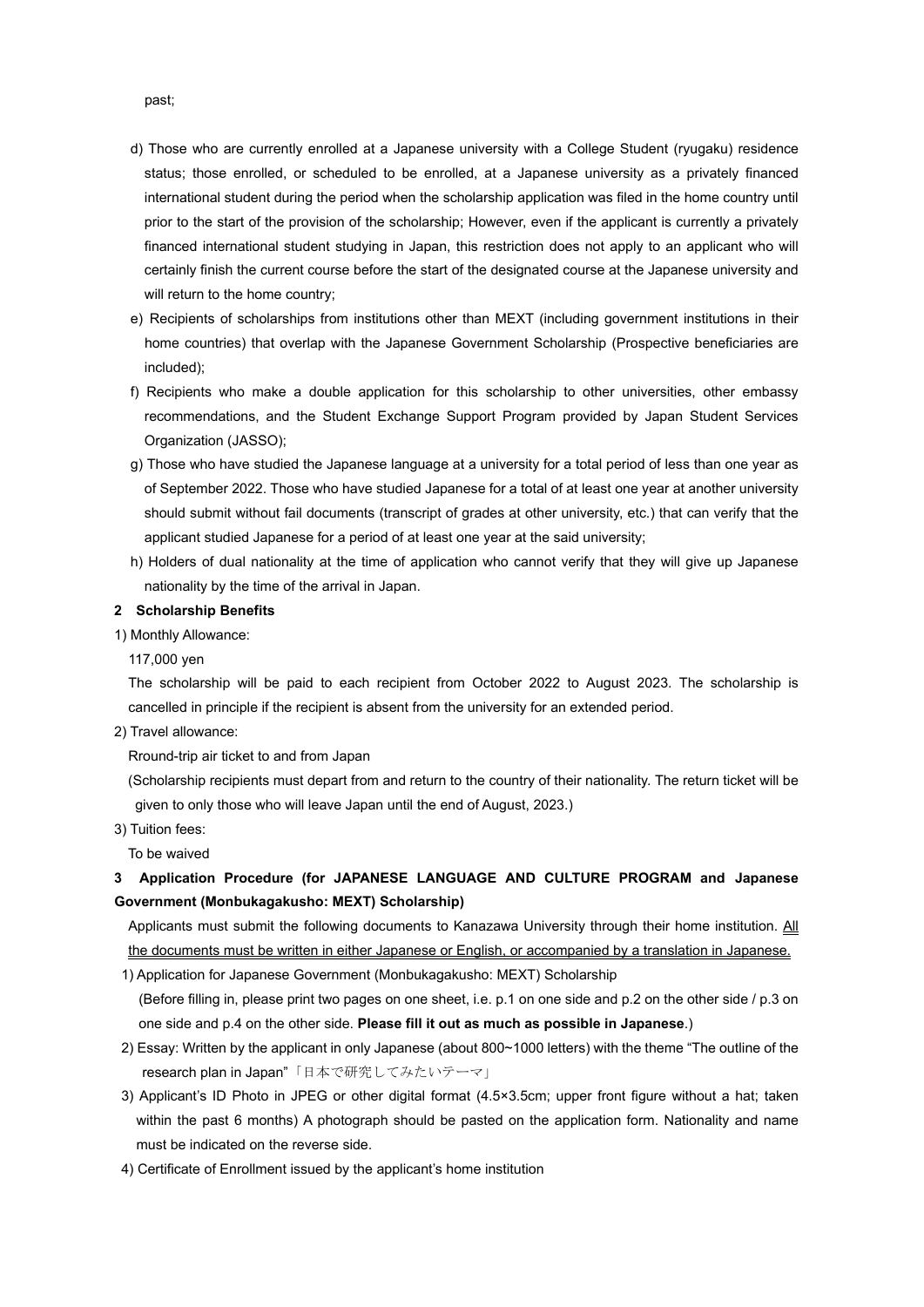- 5) Official transcript (academic record) issued by the applicant's home institution
	- (In case the academic record is not in a 100 point scale, please indicate a record of evaluation in a 100 point scale. **Also, please mark (put a check(**✓**)) the subjects concerning Japanese and Japanese culture.**)
- 6) Recommendation [prescribed form] from the university president or dean of the applicant's home institution addressed to the President of Kanazawa University
- 7) Photocopy of the applicant's passport (If unavailable at the time of application, please submit a photocopy of the birth certificate or the certificate of citizenship in the applicant's home country along with a translation in Japanese or English.)
- 8) Pledge [prescribed form]
- 9) Photocopy of the Certificate of Japanese-Language Proficiency Test and the result sheet

```
(For those who hold the certificate of the test Level 1, 2 or N1, N2 only.)
```
(Note)

If the applicant is accepted and will take part in the program as a privately financed student (without Japanese Government scholarship), "Agreement for Defraying Expenses" with Statement of Bank Account Balance which proves that the participant has funds equivalent to JPY 1,000,000 will be required to submit. The details will be informed later.

### **4 Notes**

- 1) Applications will not be accepted if any of the above documents are incomplete, incorrect or not supported by evidence. They also will not be accepted if they arrive after the deadline. In case it is difficult to meet the deadline, please email the applications first before the deadline, and send the original documents by express mail later.
- 2) The documents submitted will not be returned.
- 3) If the recipient has been receiving the scholarship despite his/her falling under any of the following situations, the recipient will be ordered to return the amount of scholarship that he/she received during the period wherein he/she was involved with any of the following situations.
	- a) The recipient is determined to have made a false statement on his/her application;
	- b) The recipient violates any article of his/her pledge (above **3-8)**);
	- c) The recipient violates Japanese law and is given life or more than one-year sentence of penal servitude or imprisonment. He/she who receives a suspended sentence is excluded;
	- d) The recipient is subjected to disciplinary action by the university, including expulsion;
	- e) It has been determined that it will be impossible for the recipient to complete the training course within the standard time period because of poor academic grades or suspension from the university;
	- f) The recipient's residence status has changed to one other than College Student;
	- g) The recipient has received a scholarship from another institution (excluding those specified for research expenditures).
- 4) The scholarship will be stopped in case a recipient is absent from the university for a long period.
- 5) The purpose of this scholarship program is not to obtain a diploma. Therefore, a recipient cannot be enrolled in an undergraduate course at a university or a master's or a doctorate course at a graduate school right after its completion.
- 6) In 2021, 9 out of 25 students who applied for the program through Kanazawa University were accepted to the program with the scholarship.